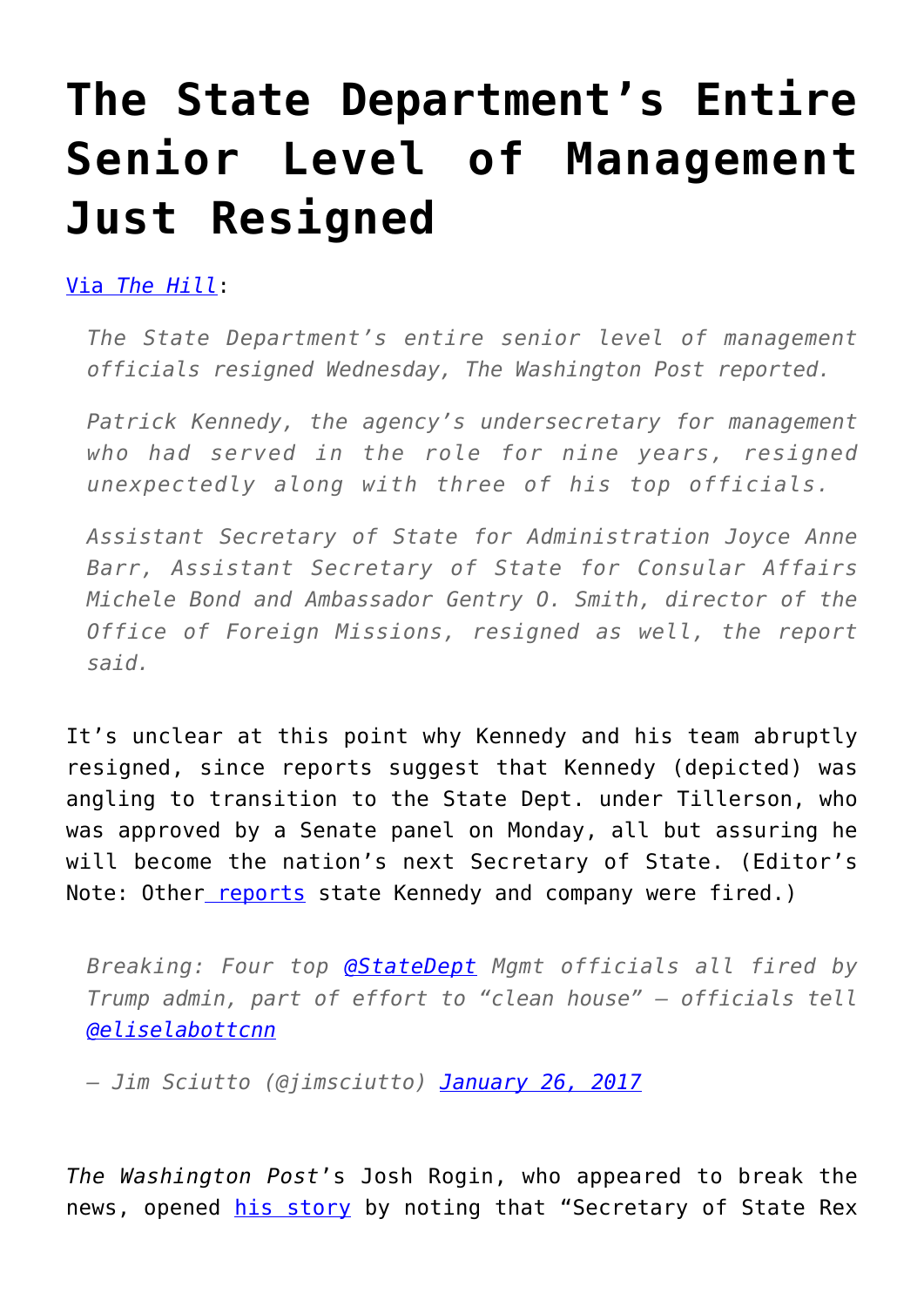Tillerson's job running the State Department just got considerably more difficult."

That's certainly possible. Losing a massive amount of institutional knowledge all at once undoubtedly poses certain challenges.

On the other hand, the federal bureaucracy is prone to politicization. Princeton scholar David E. Lewis has written about [the negative effects that often occur](http://www.nyu.edu/gsas/dept/politics/seminars/lewis_s06.pdf) when an agency or department's preferences diverge from those of the White House.

It's unclear exactly what a Trumpian foreign policy will look like, but I suspect it will look vastly different from that which we witnessed the last eight years. So it's possible that Tillerson will have more success by working with a handselected team of professionals he brings in himself.